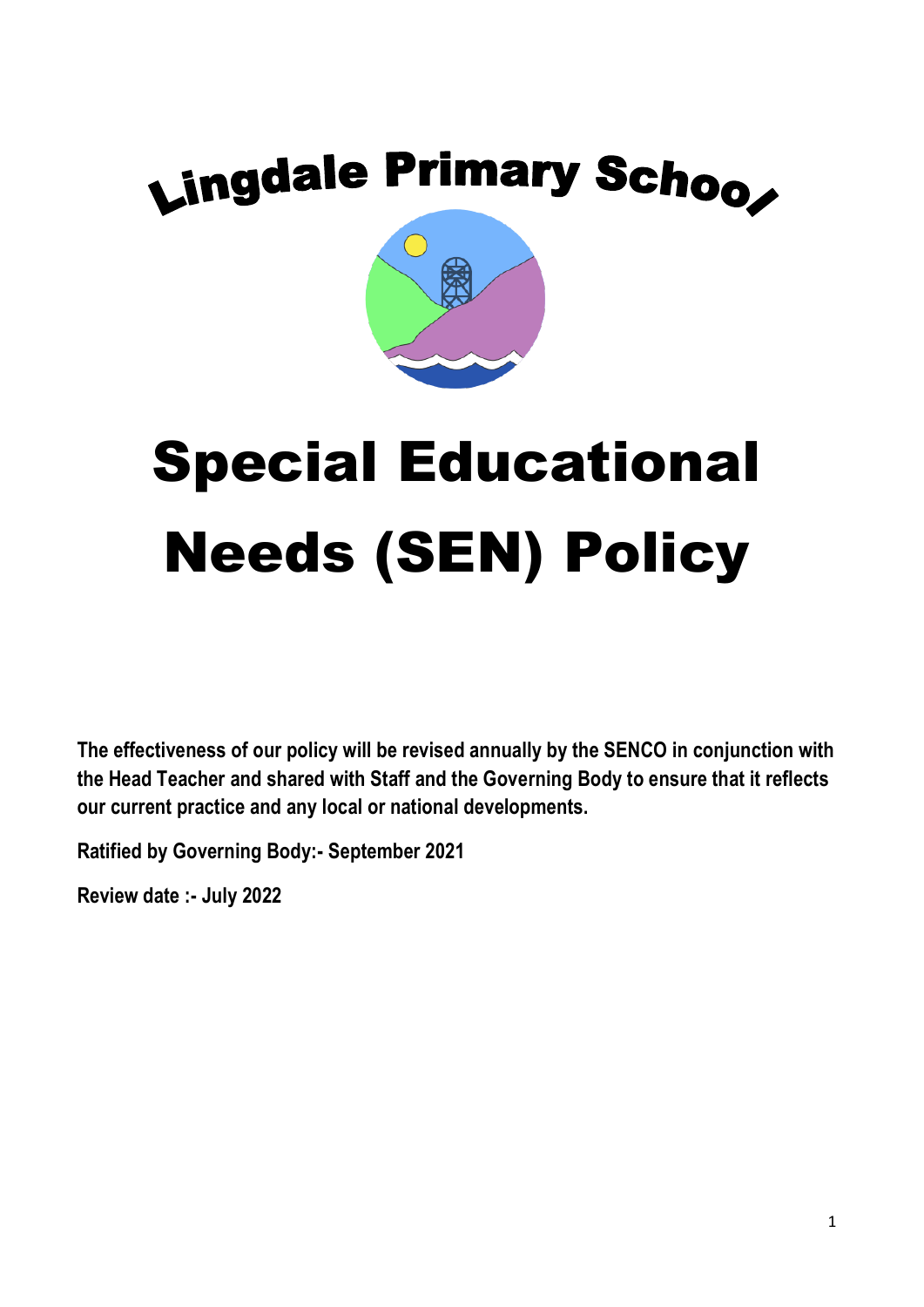# **Contents :**

- **Mission Statement**
- **Aims and Objectives**
- **Responsibility for the co-ordinator of SEN provision**
- **Arrangements for co-ordinating SEN provision**
- **Admission arrangements**
- **Specialist SEN provision**
- **Facilities for pupils with SEN**
- **Allocation of resources for pupils with SEN**
- **Identification of pupils' needs**
- **Access to the curriculum, information and associated services**
- **Inclusion of pupils with SEN**
- **Evaluating the success of provision**
- **Complaints procedure**
- **In service training (CPD)**
- **Links to support services**
- **Working in partnership with parents**
- **Links with other schools**
- **Links with other agencies and voluntary organisations**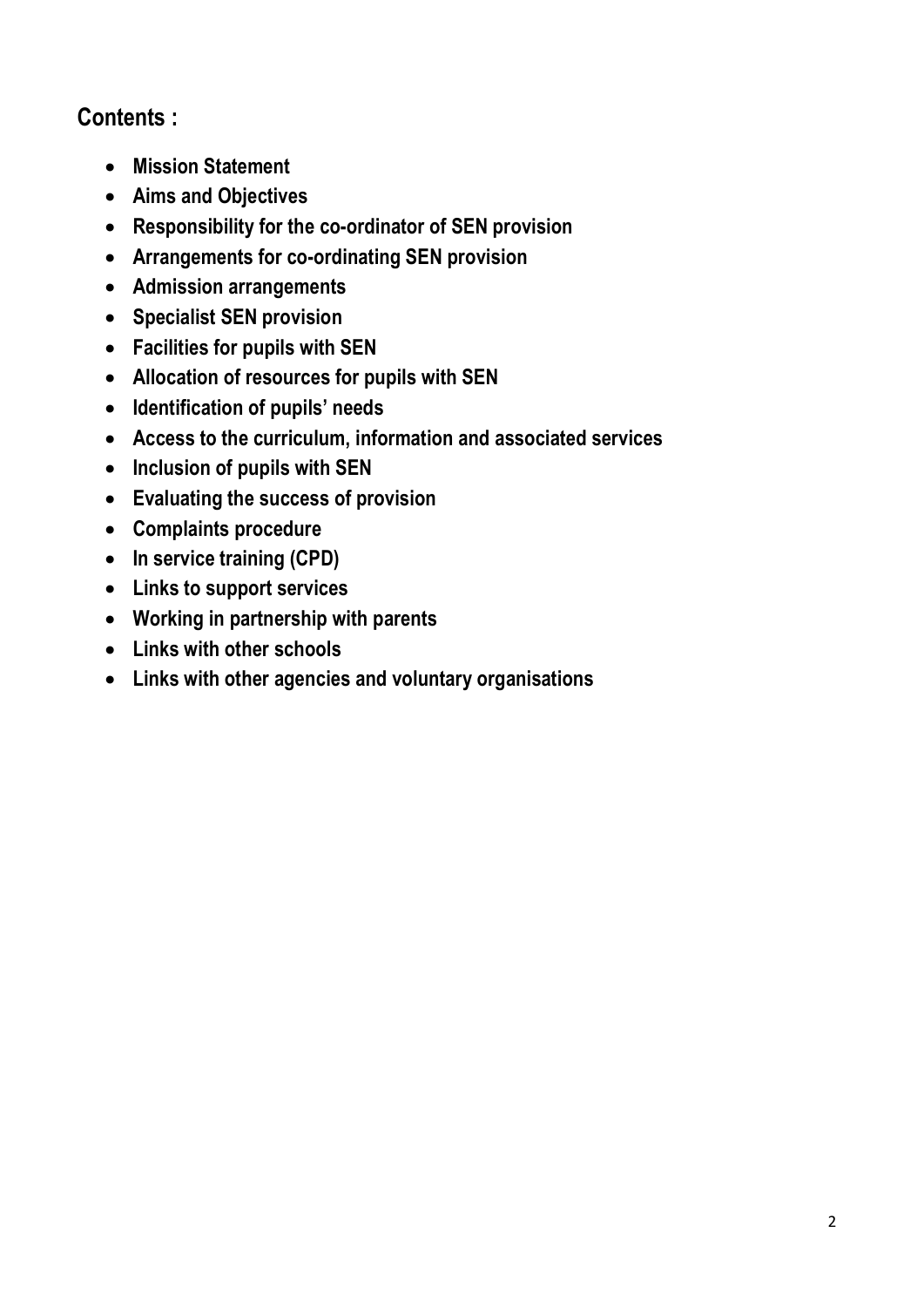#### **What are special educational needs (SEN) or a disability?**

#### **At Lingdale Primary School we use the definition for SEN and for disability from the SEND Code of Practice (2014). This states:**

- Special Educational Needs: A child or young person has special educational needs if he or she has a learning difficulty or disability which calls for special educational provision to be made for him or her.
- A learning difficulty or disability is a significantly greater difficulty in learning than the majority of others of the same age.
- Special educational provision means educational or training provision that is additional to, or different from, that made generally for others of the same age in a mainstream setting in England
- Disability: Many children and young people who have SEN may have a disability under the Equality Act 2010 – that is '…a physical or mental impairment which has a long-term and substantial adverse effect on their ability to carry out normal day-to-day activities'. This definition includes sensory impairments such as those affecting sight or hearing, and long-term health conditions such as asthma, diabetes, epilepsy, and cancer.

**Education, Health and Care (EHC) Plan**. These plans are to be jointly created with input from schools, health professionals and care professionals as well as parents and young people.

The **SEND Local Offer** is a resource which is designed to support children and young people with Special Educational Needs and/ or disabilities and their families. It describes the services and provision that are available both to those families in Redcar and Cleveland that have an EHC Plan and those who do not have a plan but still experience some form of special educational need. The SEND Local Offer includes information about public services across education, Health and social care as well as those provided by the private, voluntary and community sectors.

#### **Mission Statement**

- Lingdale Primary School actively seeks to include children from all cultures and backgrounds, including disables children and those with Special Educational Needs.
- Children with Special Educational Needs have a right to a broad and balanced curriculum and to be educated alongside others in accordance with the DfES Special Educational Needs Code of Practice 2014
- All pupils should be encouraged and enabled to develop their full potential intellectually, socially, emotionally and physically according to their age, aptitude and ability.
- All pupils should feel respected, in order that their self-image and self-esteem is enhanced, in a safe and happy environment.
- The feelings and opinions of children are important and valued.
- Parents/ carers have a vital role in supporting their child's learning.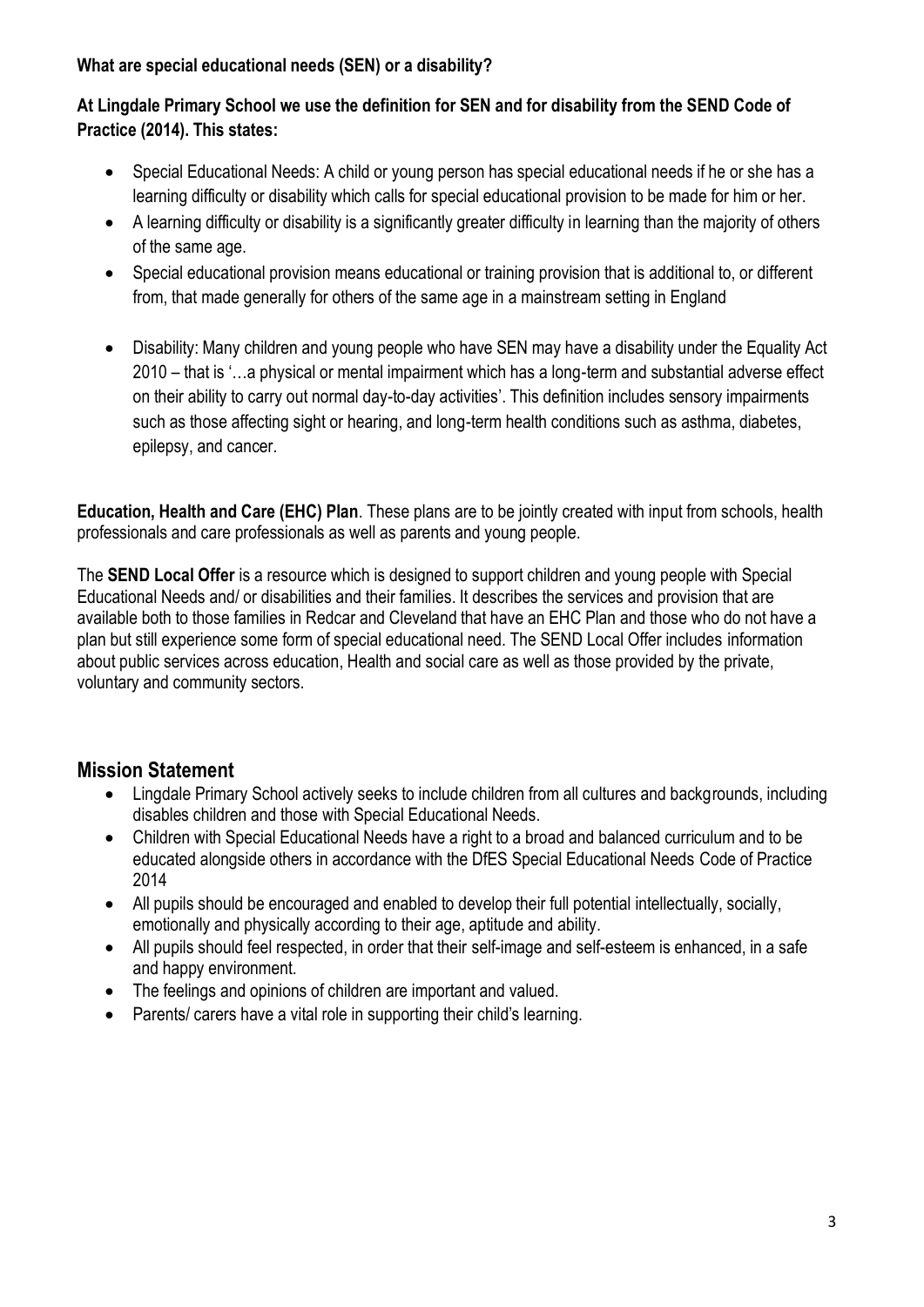# **1. Aims and objectives**

# **Aims**

Lingdale Primary School aims to provide every child with access to a broad and balanced education. This includes the National Curriculum in line with the *Special Educational Needs Code of Practice*.

Our aims are:

- The staff and Governing Body support a whole school approach to Special Educational Needs. We work together as a team, collaborating and co-ordinating all that we do for the benefit of all children.
- We believe in fully including all children.
- We recognise that all children may have Special Educational Needs at some point in their education. We aim to provide teaching methods, resources and learning opportunities that are adapted to meet the needs of all children.
- We aim to work closely with parents/ carers, keeping them informed about their child's learning and encouraging a partnership between home and school.
- Wherever possible, we aim to share learning objectives with all children, including those with Special Educational Needs, to involve them in evaluating their progress and setting new targets.
- We aim, through interventions and support, to close the gaps in learning with their peers, for the children on the Special Needs register.

# **Objectives**

- **Identify the needs of pupils with SEN as early as possible.** This is most effectively done by gathering information from parents, education, health and care services.
- **Monitor the progress of all pupils in** order to aid the identification of all pupils with SEN. Continuous monitoring of those pupils with SEN by their teachers will help to ensure that they are able to reach their full potential.
- **Make appropriate provision to overcome all barriers to learning and ensure pupils with SEN have full access to the National Curriculum.** This will be co-ordinated by the SENCO (Mrs Carly Jones) and class teachers and will be carefully monitored and regularly reviewed in order to ensure that individual targets are being met and all pupils' needs are being catered for.
- **Work with parents** to gain a better understanding of their child, and involve them in all stages of their child's education. We believe that children do their best when staff and parents/ carers work together. Parents/ carers have a unique knowledge of their child and we encourage them to share this knowledge with the class teacher. Parents/carers are invited to review meetings and Parental Consultations and are always welcome to contact us with any concerns about their child's progress. We will support them in terms of understanding SEN procedures and practices.
- **Work with and support of outside agencies** when the pupil's needs cannot be met by the school alone.
- **Create a school environment where pupils feel safe to voice their opinions of their own needs.**  Pupil participation is a right. This will be reflected in the decision making but also encouraged through wider opportunities for participation in school life (e.g. membership of School Council). Whenever appropriate, children's opinions and view will be sought. Pupils with SEN will be encouraged to be involved in setting their learning targets and in evaluating their progress. Their strengths and preferred learning style will always be taken into account when planning their learning, Children will always be given time if they need to talk through any anxieties or concerns they have.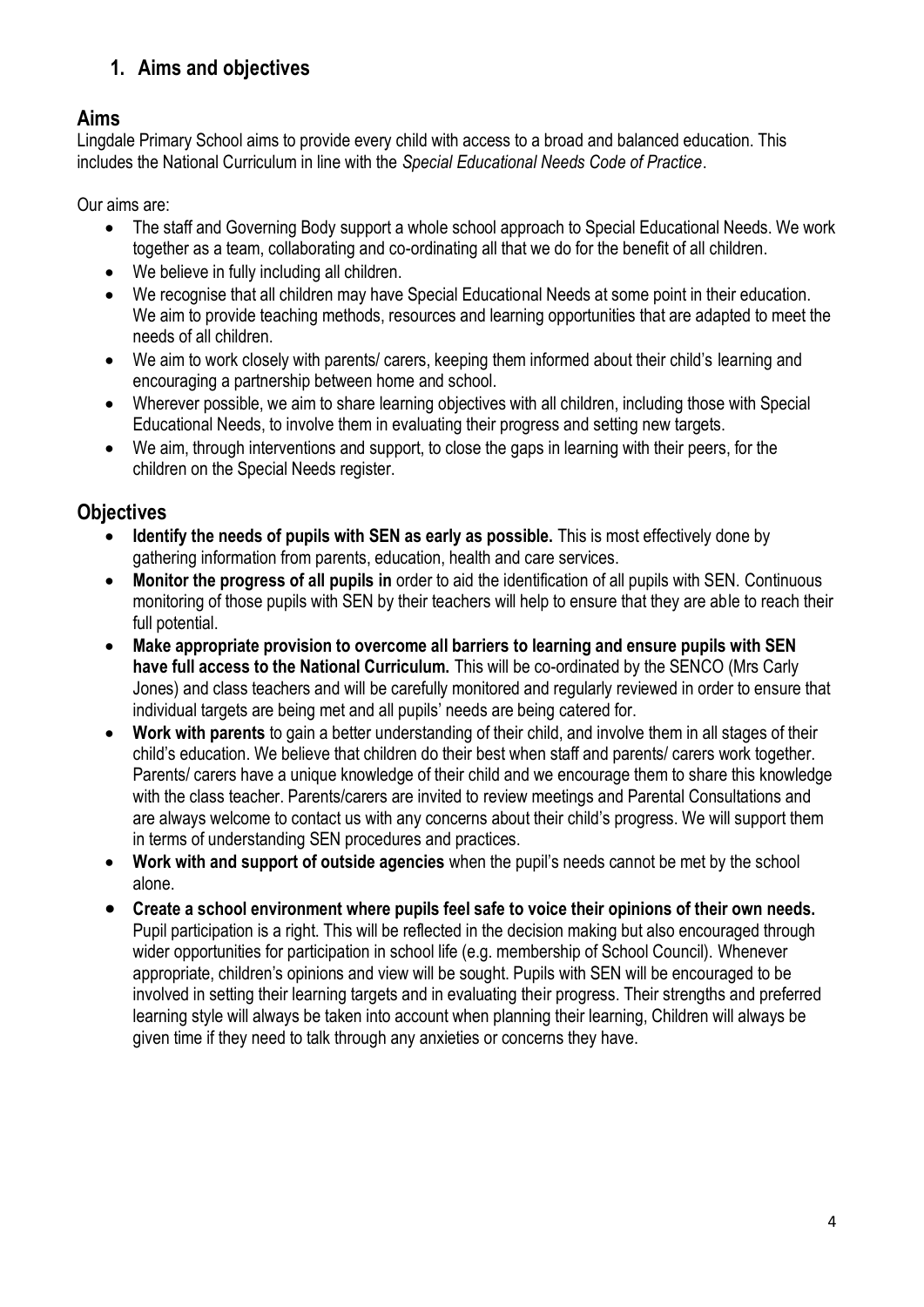# **2. Responsibility for the co-ordination of SEN provision**

The person responsible for overseeing the provision for and co-ordinating the day to day provision of education for pupils with SEN is the SENCO, in conjunction with the Head of school (Mrs Sarah Thornton).

#### **SEN Provision is a whole school responsibility. Responsibility is shared as follows:**

# **Head of school and Executive Head:**

- Have regard to the SEN Code of Practice in school planning
- Determine the use of financial resources, staffing levels and staff deployment
- Ensure staff development, in service planning for Governors, teachers and teaching assistants
- Decide on class organisation and pupils groupings with staff
- Monitor data analysis and report back to Governing Body
- Ensure that teachers in the school are aware of the importance of identifying and providing for, those pupils with SEND
- Organise a timetable of Teaching Assistants (TA) support and work out costings. Adjust timetable throughout the year to respond to need and effectiveness of intervention strategies.

# **Governing Body**

- Determine school's general policy
- Appoint the 'person responsible' for Special Needs (SENCO)
- Have regard to the SEN Code of Practice in all decisions
- Establish the appropriate staffing and funding arrangements and maintain an overview of the school's work
- Work with the Governing Bodies of other schools in the area where necessary to co-ordinate special educational provision
- Ensure that necessary provision is made for any pupil who has special educational needs and that all pupils are fully included
- Monitor the effectiveness of Teaching Assistants and support when necessary

# **SENCO**

- Ensure a consistent whole school approach to special educational needs
- Ensure that relevant background information about individual children with SEN is collated, recorded and updated
- Maintain the upkeep of an appropriate SEN register and review when necessary (at least termly)
- Seek advice and support and liaise with outside agencies and with other SENCOs
- Maintain a provision map to show who is being supported and how
- Monitor the impact of intervention strategies and act upon the findings
- Arrange formal reviews three times a year or when necessary and ensure completion of appropriate Individual provision plans
- Support class teachers and teaching assistants in the identification, assessment, planning and evaluation process
- Write Higher Level Need bids when needed.
- Liaise with parents and write requests for statutory assessments.
- Complete transfer forms for those children at the end of Year 6 and who are on the SEN Register, in liaison with Y6 staff
- Liaise with SENCOs at secondary schools to ensure a smooth transition for pupils.
- Monitor the use of, maintain and develop SEN resources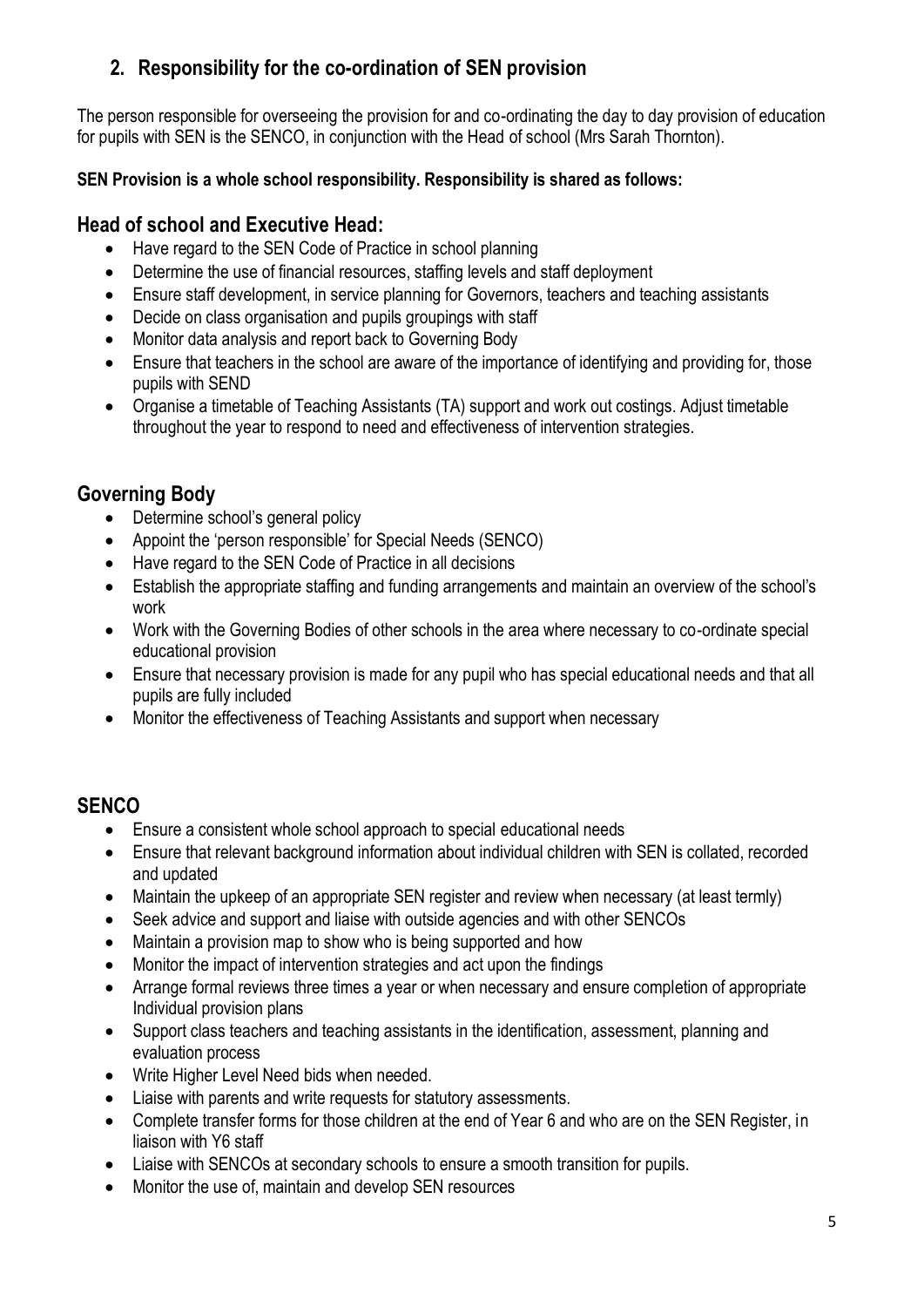- Liaise with parents and other agencies at formal and informal meetings
- With the Head Teacher, co-ordinate the support of external agencies
- Contribute to the in service training of staff
- Ensure parents/ carers are made aware of the support and resources available to them.

#### **Class teachers:**

- Take responsibility for the needs of all their pupils
- Ensure planning is fully inclusive
- Liaise with TAs to ensure they have a full understanding of individual needs and that pupils are supported appropriately
- Liaise with SENCO, TAs, parents/ carers and children to provide appropriate provision
- Be responsible for initial identification, assessment, planning and evaluation to meet individual needs
- Complete notes for and be involved in review meetings with families and SENCO
- Review provision/progress of children with SEN at least three times a year (or when necessary) and ensure completion of a review of Individual provision plans
- Implement in class support and differentiate teaching
- Liaise with, assist and guide support staff within their classroom, to ensure delivery of the curriculum
- Ensure support staff have copies of planning in advance
- Show care and concern through a flexible and positive attitude when dealing with pupils with SEN and the difficulties which these children may encounter
- Where appropriate, share with the children their learning targets and enable them to participate in decision making regarding their special needs
- Liaise with the new class teacher in school, and where children move school, regarding needs, provision plans and involvement of other agencies

# **Teaching assistants:**

- Liaise with class teachers and SENCO to ensure they have a full understanding of individual needs and that pupils are supported appropriately
- Liaise with class teacher to write appropriate provision plans
- Support children to achieve their targets
- Implement interventions, monitor their impact and feedback to the class teacher (and SLT)
- Work with groups and individuals to help them become independent learners
- Attend review meetings when necessary
- Attend training where necessary
- Work alongside SENCO and class teacher to make sure that all pupils needs are met, including physical and care needs

#### **Other staff in school:**

- It is the responsibility of all staff in school to make sure all children feel included. All staff should be aware of the school's aims and help to create a positive learning environment for all.
- Where necessary, staff may need training to help with this, e.g. behaviour management training for lunchtime supervisors

# **External agencies:**

All staff have a responsibility to work with other agencies. There may be occasions when we need advice from other professionals. We will discuss this fully with parents before contacting any agencies and they will need to sign consent forms.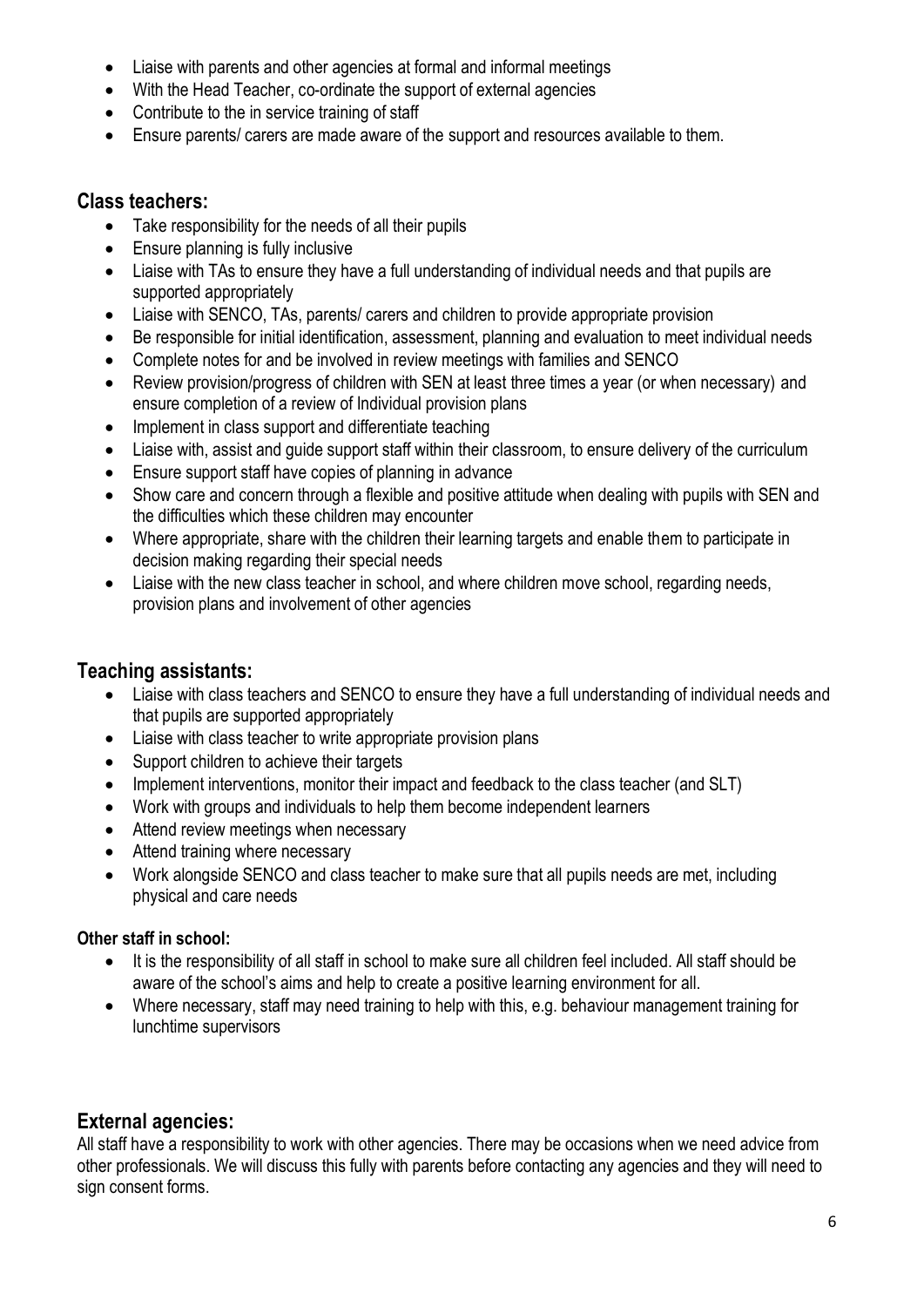Other agencies include:

- Schools and Families Support Services
- Early Years Support
- Sensory Impaired Support
- Behaviour Support
- Learning Support Service
- Educational Psychologist Services
- Speech and Language Therapy Service
- Physical Disability Support Service
- School Nurse
- Sure Start
- Children's Social Care
- Children and Adolescent Mental Health Service (CAMHS)
- Occupational Therapists

# **3. Arrangement for co-ordinating SEN provision**

The SENCO will monitor the records kept for all pupils on the school SEN register. Records will include details of all SEN Support records such as individual provision plans, small steps progress sheets, significant events, conversations with families etc and are kept in a locked cupboard.

#### **All staff can access:**

- Lingdale Primary School SEN Policy
- A copy of the full SEN register, provision map and tracking information
- Guidance on identification in the Code of Practice (SEN Support and pupils with EHCP)
- Information on individual pupils' special educational needs, including action plans, targets set and copies of their provision plans
- Practical advice, teaching strategies and information about types of special educational needs and disabilities
- Information available through Redcar and Cleveland's SEND Local Offer

This information is made accessible to all staff and parents in order to aid the effective co-ordination of the school's SEN provision. In this way, every staff member will have complete and up to date information about all pupils with SEN and their requirements which will enable them to provide for the individual needs of all pupils.

# **4. Admission arrangements**

The admission arrangements for *all* pupils are in accordance with national legislation, including the Equality Act 2010. This includes children with any level of SEN; those with an EHCP and those without.

#### **Transition**

Transition into school, between classes and onto their next school is carefully managed by all the staff. At the end of each year, the class teachers hold meetings with the children's new teachers. Class teachers pass on all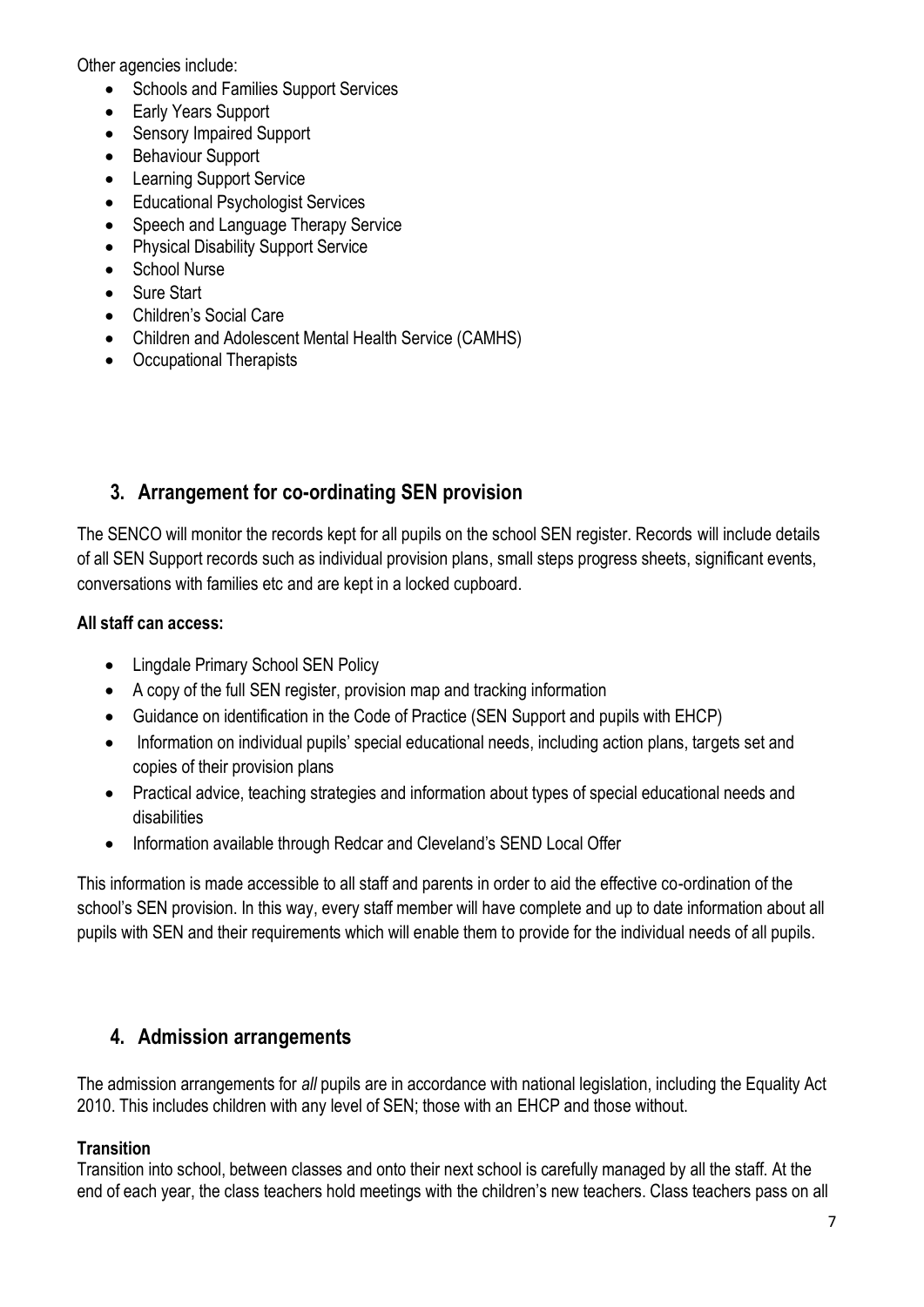relevant information regarding children including details of any interventions, difficulties etc. TAs also pass on information about any targeted children that they have been working with.

#### **Transfer to secondary school**

The SENCO at Lingdale Primary School liaises with the SENCOs of local secondary schools as well as pastoral staff is appropriate.

In the summer term, we may arrange extra transition visits to secondary schools if this is thought to be helpful and supportive for the individual child. This gives the child opportunities to meet staff, familiarise themselves with the support available and also with the routines of their new school before they move on.

Transfer forms are completed by the SENCO/ class teacher and relevant documentation is transferred indicating the child's needs and placement on SEN register, relevant assessments and the nature of current support. The SENCO informs secondary schools of any children with specific learning difficulties and if any special arrangements have been made at KS2 SATs.

# **5. Specialist SEN provision**

Lingdale Primary School has a number of children on the SEN register throughout school. This number is regularly monitored and reviewed to ensure that all children are achieving their potential. We are committed to whole school inclusion.

# **6. Facilities for pupils with SEN**

#### **Building**

The school has been partially adapted to accommodate children with a physical disability. We have a purpose built disabled toilet. There are also ramps to leave the school building onto the school yard from the Key Stage 2 cloakroom and from the main school hall.

#### **Curriculum access**

Strategies to support children with SEN to access the curriculum include:

- Differentiated planning
- Preparing children before lessons
- Using technology and other supporting resources
- Adult support
- Specific interventions

Children may also receive extra time and/or an adult reader for SATs if they meet the criteria set.

# **7. Allocation of resources for pupils with SEN**

All pupils with SEN will have access to Element 1 and 2 of a school's budget. Some pupils with SEN may access additional funding. For those with the most complex needs, additional funding is retained by the local authority. This is accessed through application to a multi agency panel which is administered by the Local Authority who determines whether the level and complexity of need meets the threshold for this funding. The SENCO and Head teacher will allocate the funding in the best way they believe necessary to support individual children's needs. This may include: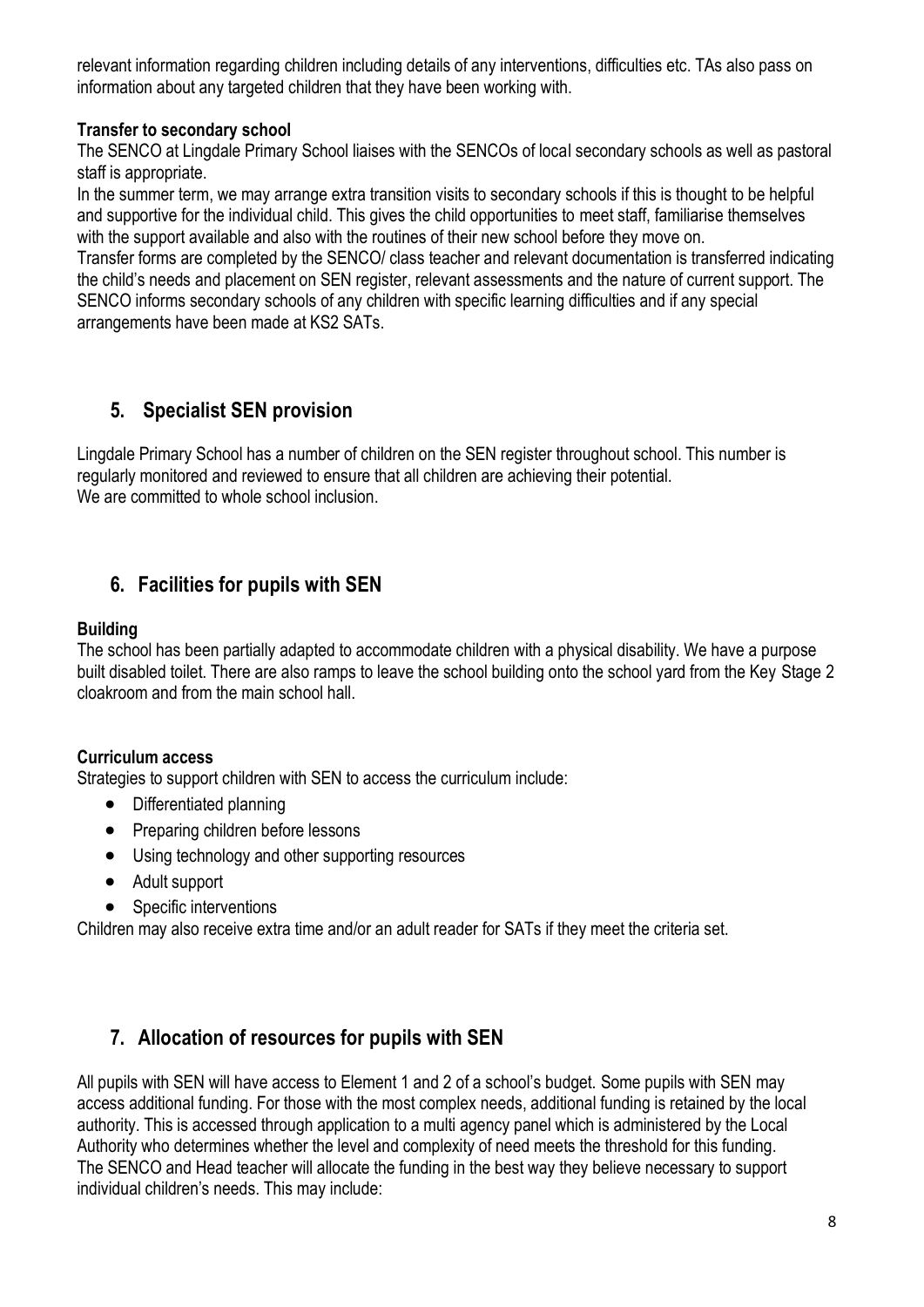- Teaching Assistant support within the classroom as part of a small group
- Teaching Assistant support outside the classroom as part of a small group
- Teaching Assistant support on a one to one basis in the classroom
- Teaching Assistant support on a one to one basis outside the classroom
- Assistive technology
- Software
- Intervention packages
- Staff training
- Specialist staff brought in (e.g. Counsellors. Speech Therapists)
- Resources to support learning or social and emotional needs.

The Head teacher and SENCO need to ensure that children with SEN who are entitled to the Pupil Premium have funding allocated appropriately to support their needs and to close the gap with non Pupil Premium children.

# **8. Identification of pupils needs**

#### **Identification**

See definition of Special Educational Needs at start of policy.

#### **A graduated approach:**

#### **Quality First Teaching**

- a) Any pupils who are falling significantly outside the range of expected academic achievement in line with predicted performance indicators and grade boundaries will be monitored.
- b) Once a pupil has been identified as *possibly* having SEN they will be closely monitored by staff in order to gauge their level of learning and possible difficulties.
- c) The child's class teacher will take steps to provide differentiated learning opportunities that will aid the pupils' academic progression and enable the teacher to better understand the provision and teaching style that needs to be applied.
- d) The SENCO will be consulted as needed for support and advice and may wish to observe the pupil in class.
- e) Through (b) and (d) it can be determined which level of provision the chid will need going forward.
- f) If a pupil has recently been removed from the SEN register they may also fall into this category as continued monitoring will be necessary.
- g) Parents will be informed fully of every stage of their child's development and the circumstances under which they are being monitored. They are encouraged to share information and knowledge with the school.
- h) The child is formally recorded by the school as being under observation due to concern by parent or teacher but this does not place the child on the school SEN register. Parents are given this information. It is recorded by the school as an aid to further progression and for future reference.
- i) Termly Pupil progress meetings between the class teacher, Head teacher and SENCO are used to monitor and assess the progress being made in each class.

# **SEN Support**

Where it is determined that a pupils does have SEN, parents will be formally advised of this and the decision will be added to the pupil's records. The aim of formally identifying a pupil with SEN is to help school ensure that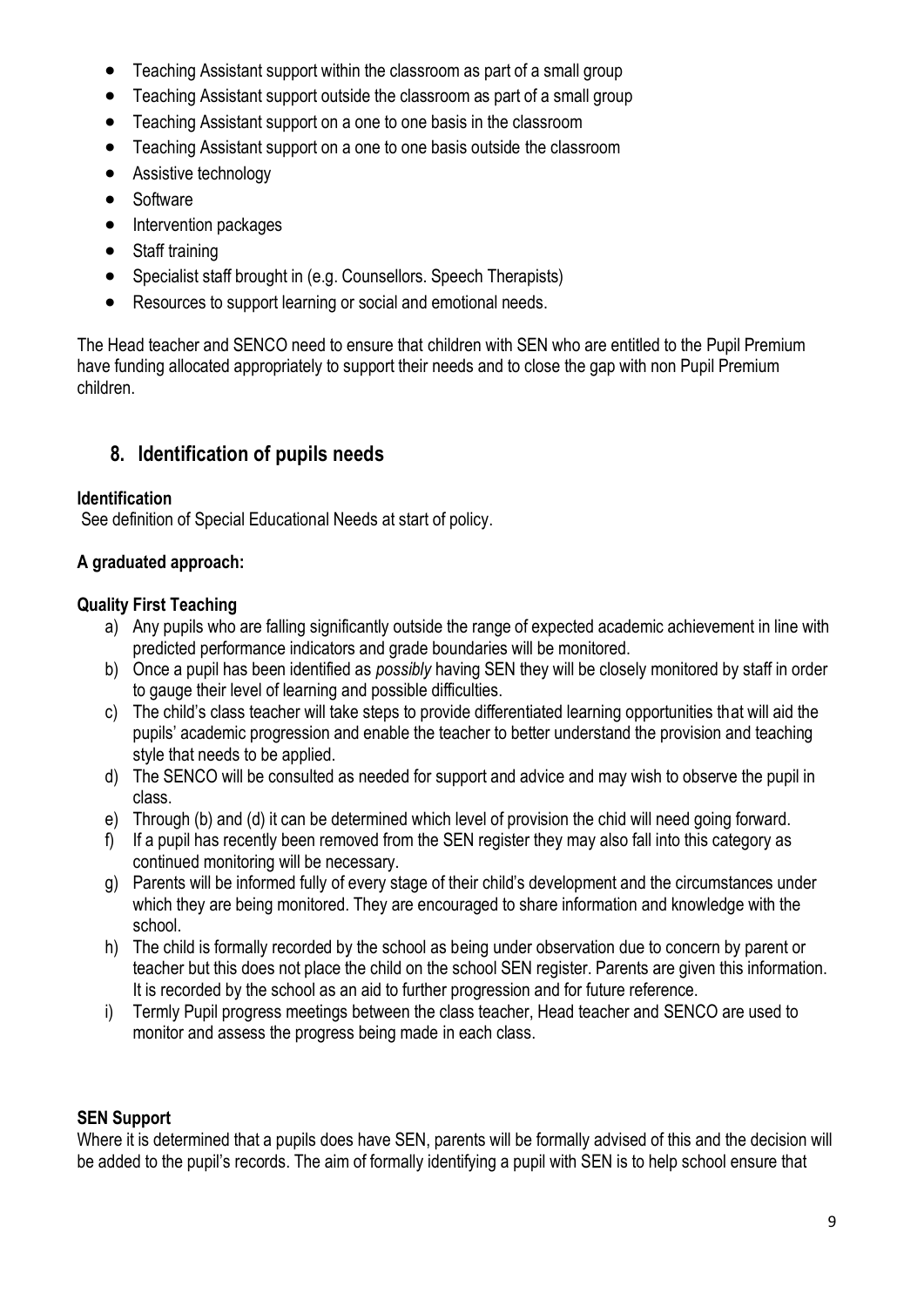effective provision is put in place and so remove barriers to learning. The support provided consists of a four part process.

- Assess
- Plan
- Do
- Review

This is an ongoing cycle to enable the provision to be refined and revised as the understanding of the needs of the pupil grows. This cycle enables the identification of those interventions which are the most effective in supporting the pupil to achieve good progress and outcomes.

#### *Assess*

This involves clearly analysing the pupil's needs using the class teacher's assessment and experience of working with the pupil, details of previous progress and attainment, comparisons with peers and national data, as well as the views and experience of parents. The pupil's views and where relevant, advice from external support services will also be considered. Any parental concerns will be noted and compared with the school's information and assessment data on how the pupil is progressing.

This analysis will require regular review to ensure that support and intervention is matched to need, that barriers to learning are clearly identified and being overcome and that the interventions being used are developing and evolving as required. Where external support staff are already involved, their work will help inform the assessment of need. Where they are not involved they may be contacted if this is felt to be appropriate, following discussion and agreement from parents.

#### *Plan*

Planning will involve consultation between the teacher, SENCO and parents to agree the adjustments, interventions and support that are required; the impact on progress, development and/ or behaviour that is expected and a clear date for review. Parental involvement may be sought, where appropriate, to reinforce or contribute to progress at home.

All those working with the pupil, including support staff, will be informed of their individual needs, the support that is being provided, any particular teaching strategies/ approaches that are being employed and the outcomes that are being sought.

# *Do*

The class teacher remains responsible for working with the child on a day to day basis. They will retain responsibility even where the interventions may involve group or one to one teaching away from the main class teacher. They will work closely with teaching assistants and' or relevant specialist staff to plan and assess the impact of support and interventions and links with classroom teaching. Support with further assessment of the pupil's strengths and weaknesses, problem solving and advising of the implementation of effective support will be provided by the SENCO, Head teacher and Senior leadership team.

#### *Review*

Reviews will be undertaken in line with agreed dates. The review process will evaluate the impact and quality of the support and interventions. It will also take account of the views of the pupil and their parents. The class teacher, in conjunction with the SENCO, will revise the support and outcomes based on the pupil's progress and development making any necessary amendments going forward, in consultation with the parents and the pupil. Parents will be provided with clear information about the impact of support to enable them to be involved in planning the next steps.

#### *Referral for Education Health and Care Plan (EHCP)*

If a child has lifelong or significant difficulties they may undergo a Statutory Assessment Process which is usually requested by the school but can be requested by a parent. This will occur where the complexity of need or a lack of clarity around the needs of the child are such that a multi agency approach to assessing that need, to planning provision and identifying resources, is needed.

The decision to make a referral for a EHCP will be taken at a progress review.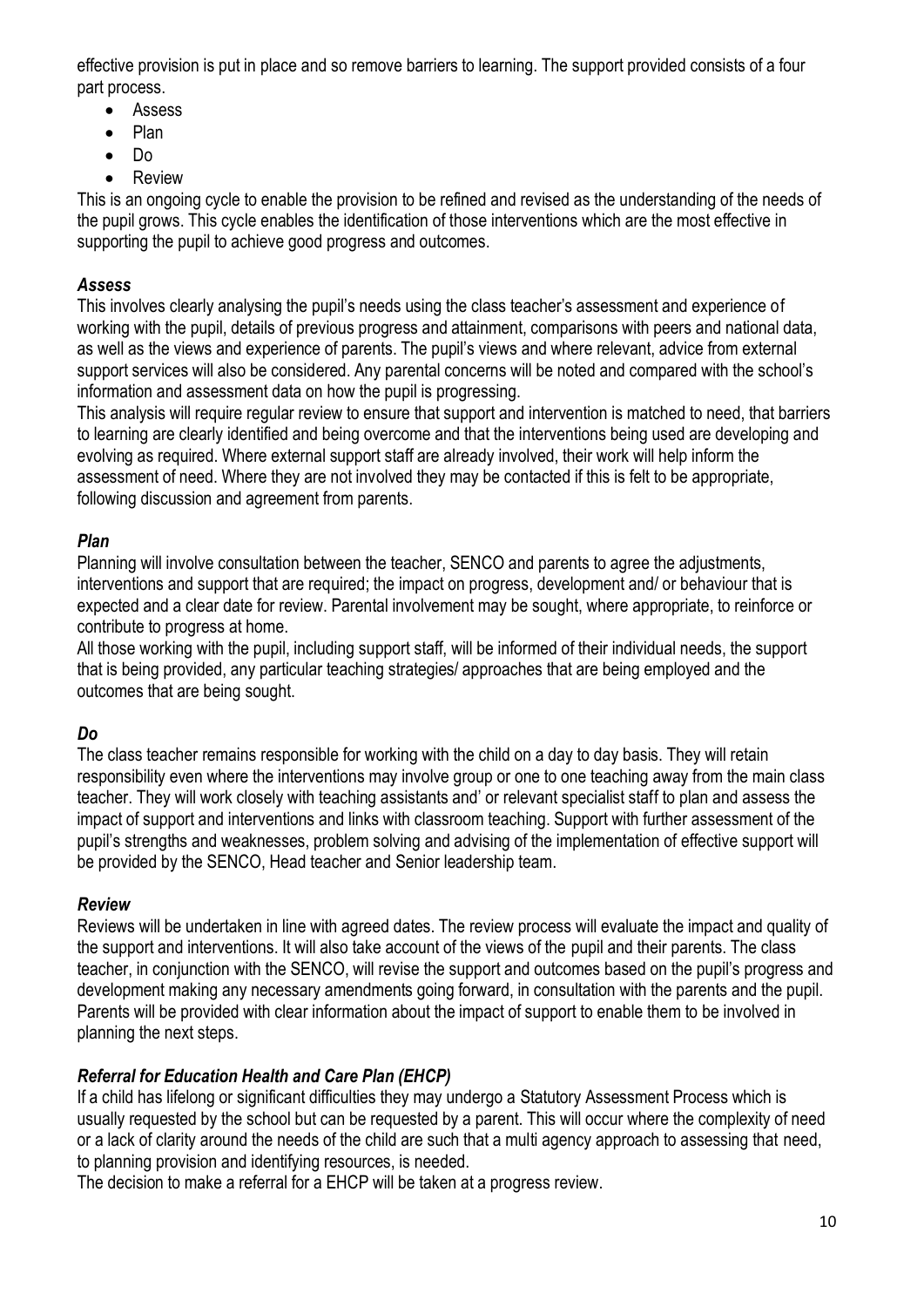The application for a EHCP will combine information from a variety of sources including:

- Parents
- Teachers
- SENCO
- Social Care
- Health Professionals

Information will be gathered relating to the current provision provided, action points that have been taken, and the preliminary outcomes of targets set. A decision will be made by a group of people from education, health and social care about whether or not the child is eligible for an EHCP. Parents have the right to appeal against a decision not to initiate a Statutory Assessment leading to a EHCP.

# *Education, Health and Care Plan (EHCP)*

- a) Following Statutory Assessment, an EHCP will be provided if it is decided that the child's needs are not being met by the support that is ordinarily available. The school and the child's parents will be involved in developing and producing the plan.
- b) Parents have the right to appeal against the content of the EHCP. They may also appeal against the school names in the Plan if it differs from their preferred choice.
- c) Once the EHCP has been completed and agreed, it will be kept as part of the pupil's formal record and reviewed at least annually by staff, parents and the pupil. The annual review enables provision for the pupil to be evaluated and, where appropriate, for changes to be put in place, for example reducing or increasing levels of support.

# **9. Access to the curriculum, information and associated services**

Pupils with SEN will be given access to the curriculum through the specialist SEN provision provided by the school as is necessary, as far as possible, in line with the wishes of their parents and the needs of the individual.

Every effort will be made to educate pupils with SEN alongside their peers in a mainstream classroom setting. Where this is not possible, the SENCO will consult with the child's parents for other flexible arrangements to be made.

Provision and interventions for children with SEN as well as other groups (e.g. Pupil Premium children,Looked After Children etc) This information can then be used by the SLT and SENCO to provide whole school provision maps.

Strategies to ensure all children can access the curriculum include:

- Keeping staff fully informed of the SEN of any pupils in their class, including sharing progress reports, medical reports and teacher feedback
- Providing regular training and learning opportunities for all staff on the subject of SEN and effective teaching. Strategies should be up to date with teaching methods which will aid the progress of all pupils including those with SEN
- Making use of all class facilities and space
- Using in class provisions and support effectively to ensure that the curriculum is differentiated where necessary
- Making sure individual or group tuition is available where it is felt that pupils would benefit from this provision
- Setting appropriate individual targets that motivate pupils to do their best, and celebrating achievements at all levels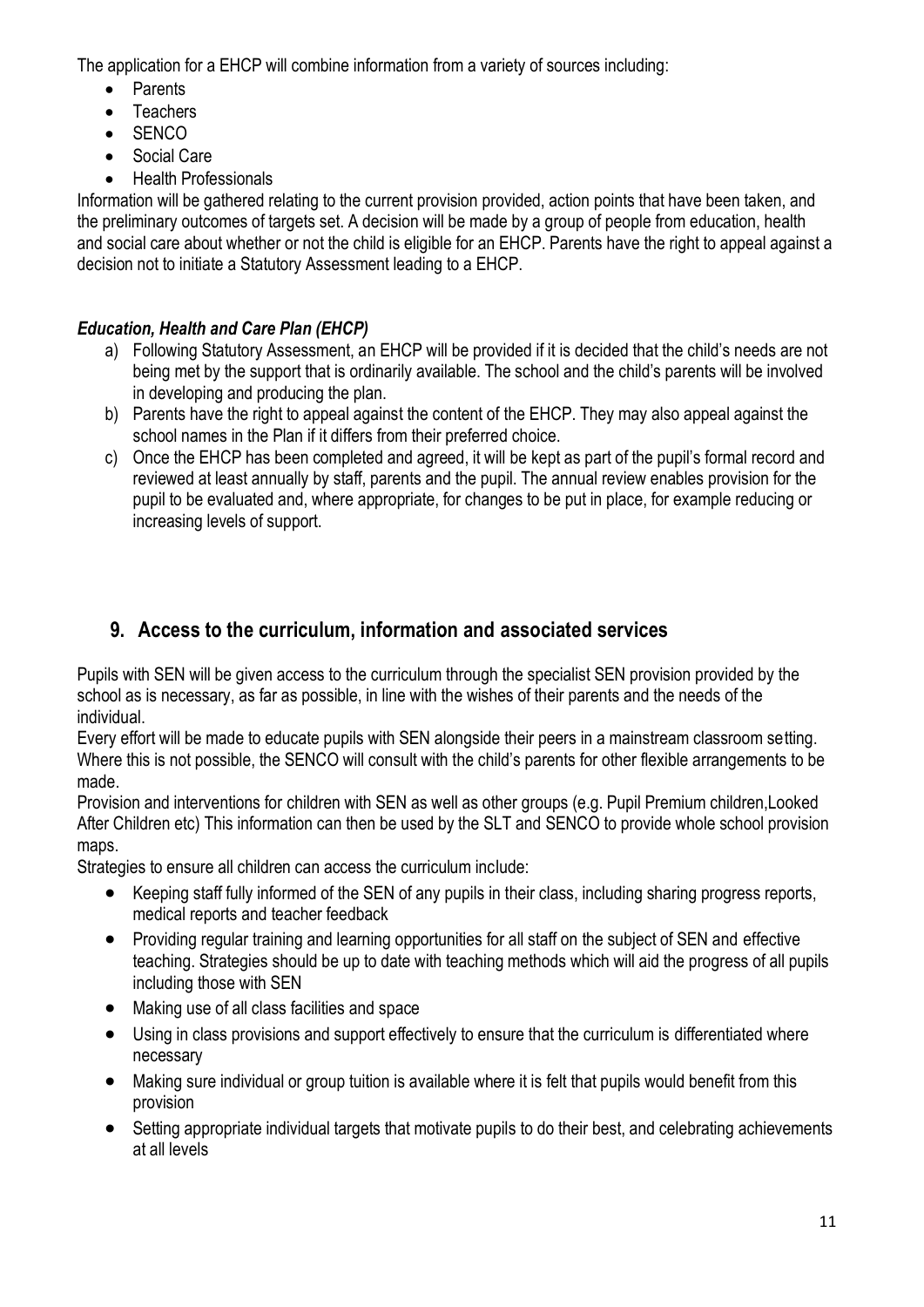# **10. Inclusion of pupils with SEN**

The SENCO and Head Teacher oversees the school's policy for inclusion and are responsible for ensuring that it is implemented effectively throughout the school.

The school curriculum is regularly reviewed by the senior leadership team and curriculum leaders together with the SENCO within school to ensure that it promotes the inclusion of all pupils. This includes learning outside the classroom. We will also make any reasonable adjustments to ensure that all children can access school visits and extracurricular activities.

The school will seek and act upon advice, as appropriate, from external sources such as Learning Support Services, Behaviour Support Services, Educational Psychologist, School Nurse etc.

# **11. Evaluating the success of provision**

In order to make consistent continuous progress in relation to SEN provision the school encourages feedback from staff, parents and pupils. Staff make ongoing assessments as well as using a variety of assessment tools. We also meet regularly with parents at Parental Consultations. Pupil progress is monitored on a termly basis in line with the SEN Code of Practice by the Head Teacher and this information is then shared with staff. A Whole School Provision Map showing the interventions and support offered to pupils is used to monitor the effectiveness of interventions to support children with behavioural, emotional and social difficulties as well as academic interventions and support.

There is an annual formal evaluation of the effectiveness of the school SEN provision and policy. The evaluation is carried out by the Head teacher, SENCO and SLT and information is gathered from a range of sources. Evidence collected will help inform school development and improvement planning.

# **12. Complaints procedure**

If a parent or carer has any concerns or complaints regarding the care or welfare of their child, an appointment can be made by them to speak to a senior member of staff who will try to resolve any difficulties and also advise on formal procedure for complaint. The Head Teacher and SLT will aim to resolve any complaints as soon as possible.

Head Teacher: Sarah Thornton Assistant Head: Sarah Norris SENCO: Carly Jones SEN Governor: Val Reilly

Lingdale Primary School Complaints Policy is on the school website or available, on request, from the school office.

# **13. In service training (CPD)**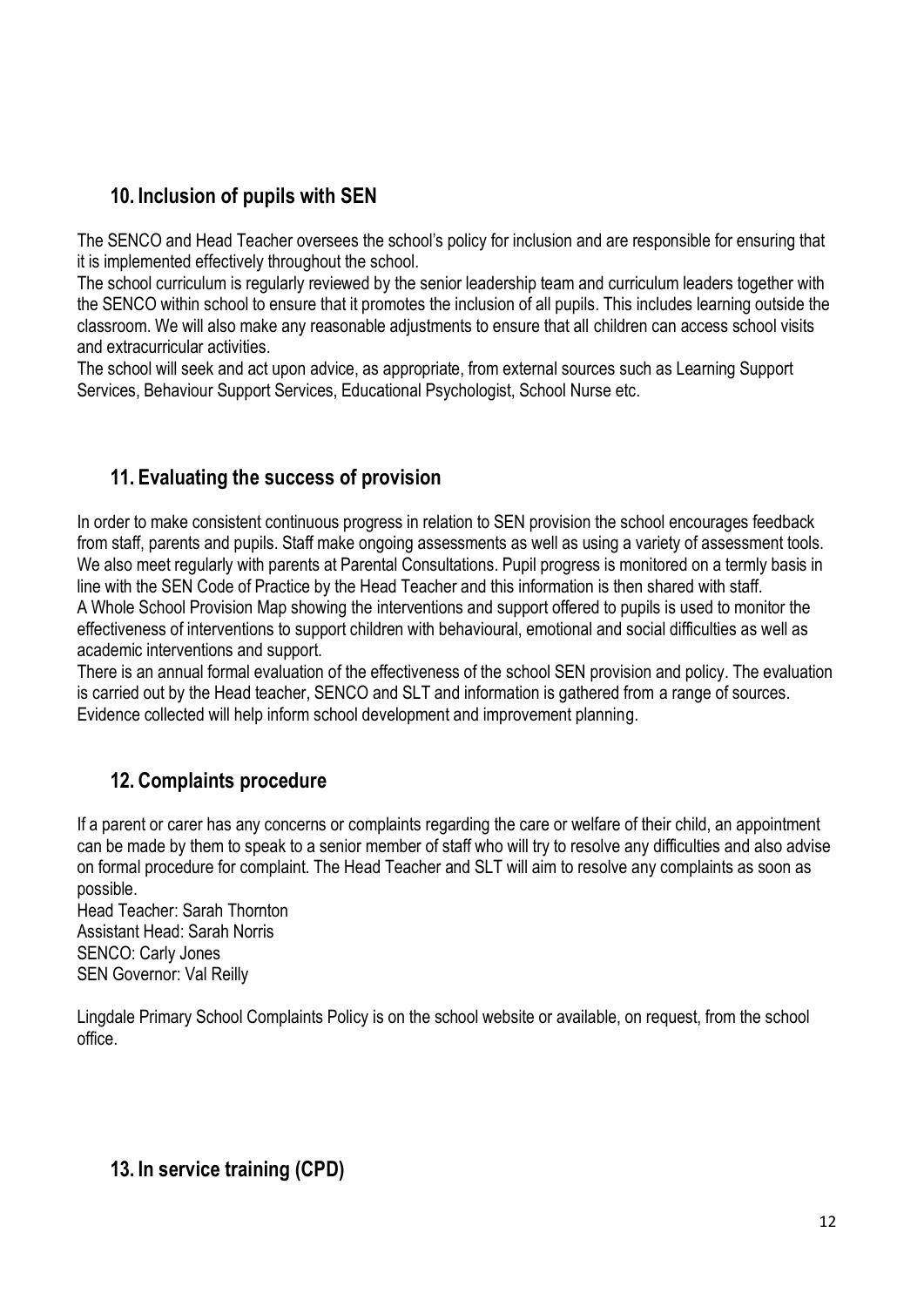We aim to keep all school staff up to date with relevant training and developments in teaching practice in relation to the needs to pupils with SEN.

Our school operates the following training programmes:

- SENCO attends termly meetings with other SENCOs
- Use of expertise from other schools
- Support of a Specialist Teacher service to support SENCO
- External training providers
- CAMHS training program

#### **14. Links to support services**

Lingdale Primary School continues to build strong working relationships and links with external support services in order to fully support our SEN pupils and aid school inclusion.

Sharing knowledge and information with our support services is key to the effective and successful SEN provision within our school. Any one of the support services may raise concerns about a pupil. This will then be brought to the attention of the SENCO who will then inform the child's parents.

The following services will be involved as and when it is necessary:

- Schools and Families Support
- Early Years Support
- Behaviour Support
- Learning Support
- Speech and Language Therapy Service
- Educational Psychology Service
- School nurse/ Health Visitor
- Occupational health
- Physiotherapy
- Parent Partnership
- Sure Start

#### **15. Working in partnership with parents**

Lingdale Primary School believes that a close working relationship with parents is vital in order to ensure

- a) Early and accurate identification and assessment of SEN leading to the correct intervention and provision
- b) Continuing social and academic progress of children with SEN
- c) Personal and academic targets are set and met effectively.

We believe that children do their best when staff and parents/ carers work together. Parents/ carers have a unique knowledge of their child and we encourage them to share this information with the class teacher. Parents/ carers are invited to regular meetings and to contribute to their child's individual provision plan. Parents/ carers are kept up to date with their child's progress through parental consultations, review meetings and annual reports.

In cases where more frequent regular contact with parents is necessary, this will be arranged based on the pupil's needs. Parents/ carers may also be signposted towards other agencies which may offer specific advice, guidance and support.

If an assessment or referral indicates that, a pupil has additional learning needs the parents/ carers and pupil will always be consulted with regards to future provision. Parents/ carers are invited to attend meetings with